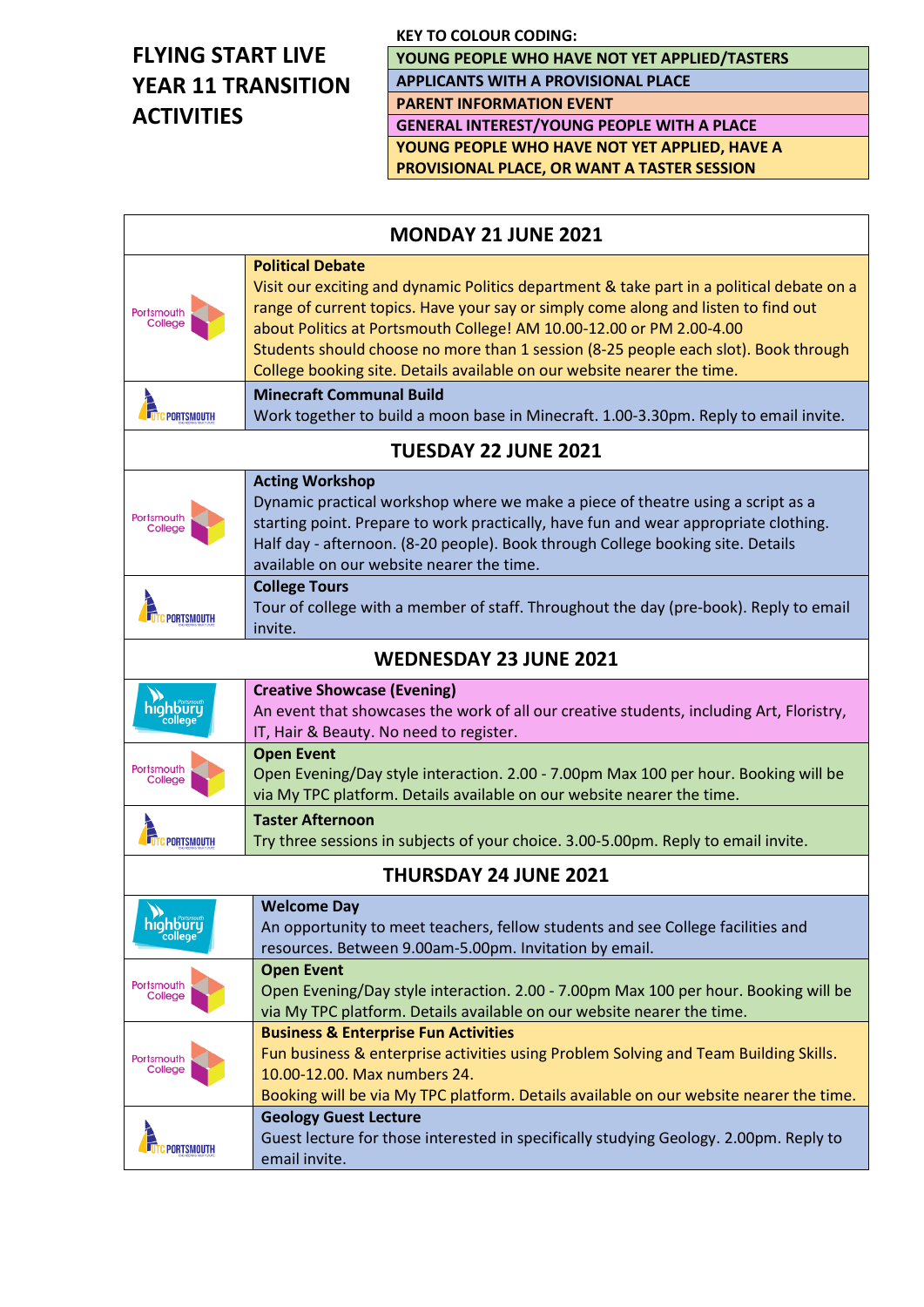# **FLYING START LIVE YEAR 11 TRANSITION ACTIVITIES**

 $\Gamma$ 

**YOUNG PEOPLE WHO HAVE NOT YET APPLIED/TASTERS APPLICANTS WITH A PROVISIONAL PLACE**

**PARENT INFORMATION EVENT**

**GENERAL INTEREST/YOUNG PEOPLE WITH A PLACE YOUNG PEOPLE WHO HAVE NOT YET APPLIED, HAVE A PROVISIONAL PLACE, OR WANT A TASTER SESSION**

| <b>FRIDAY 25 JUNE 2021</b>                     |                                                                                                                                                                                                                                                                                                                                                                                                                                    |  |
|------------------------------------------------|------------------------------------------------------------------------------------------------------------------------------------------------------------------------------------------------------------------------------------------------------------------------------------------------------------------------------------------------------------------------------------------------------------------------------------|--|
| Portsmouth<br>College                          | Song in a Day<br>Composing/jamming/lyric writing workshop. 2.00-4.00pm. Max numbers tbc. Booking<br>will be via My TPC platform. Details available on our website nearer the time.                                                                                                                                                                                                                                                 |  |
| Portsmouth<br>College                          | <b>Elite Football Live Part 1</b><br>Live training session at Furze Lane. Part 1 of a 2 part event, participants to attend who<br>are on the football course next year.<br>1.00-3.00pm. Max numbers tbc. Booking will be via My TPC platform. Details available<br>on our website nearer the time.                                                                                                                                 |  |
| <b>UTC PORTSMOUTH</b>                          | <b>Social Event</b><br>Various fun activities to allow students to meet each other. 3.00-5.00pm. Reply to<br>email invite.                                                                                                                                                                                                                                                                                                         |  |
| <b>MONDAY 28 JUNE 2021</b>                     |                                                                                                                                                                                                                                                                                                                                                                                                                                    |  |
| HAVANT &<br>SOUTH DOWNS<br>COLLEGE<br>DC       | <b>Going to HSDC</b><br>Virtual webinar for parents of applicants with Q&A at end. 5.30-6.30pm Vocational<br>Subjects & 6.30-7.30pm (A level subjects). Email invitation with link.                                                                                                                                                                                                                                                |  |
| highbury                                       | <b>Tasters</b><br>Try out vocational courses and view College facilities & resources. Half day, either am<br>or pm. Invitations issued via school.                                                                                                                                                                                                                                                                                 |  |
| Portsmouth<br>College                          | <b>Political Debate</b><br>Visit our exciting and dynamic Politics department & take part in a political debate on<br>a range of current topics. Have your say or simply come along and listen to find out<br>about Politics at Portsmouth College! 10.00-12.00.<br>Students should choose no more than 1 session (8-25 people each slot). Book through<br>College booking site. Details available on our website nearer the time. |  |
| Portsmouth<br>College                          | <b>Elite Football Live Part 2</b><br>Follow up activity to live football session showing player tek and Veo Camera.<br>Reviewing performance.<br>Part 2 of a 2 part event, participants to attend who are on the football course next<br>year. 10.00-12.00. Max numbers tbc.<br>Booking will be via My TPC platform. Details available on our website nearer the time.                                                             |  |
| Portsmouth<br>College                          | <b>Creating a College Magazine</b><br>Join us to create a publication filled with interviews, book & film reviews, creative<br>writing, photography, design. You will learn the skills of journalistic research and<br>planning and put these together in the publication. 10.00-3.00pm (8-25 people)<br>Book through College booking site. Details available on our website nearer the time.                                      |  |
| <b>TUESDAY 29 JUNE 2021</b>                    |                                                                                                                                                                                                                                                                                                                                                                                                                                    |  |
| HAVANT &<br>SOUTH DOWNS<br>НS<br>DC<br>COLLEGE | <b>Open Evening- South Downs Campus</b><br>A chance to look round campus & speak to lecturers. From 2.30pm (bookable slot).<br>Invitation by email.                                                                                                                                                                                                                                                                                |  |
| highbury<br>college                            | <b>Tasters</b><br>Try out different vocational courses and view College facilities & resources. Half day,<br>either am or pm. Invitations issued via school.                                                                                                                                                                                                                                                                       |  |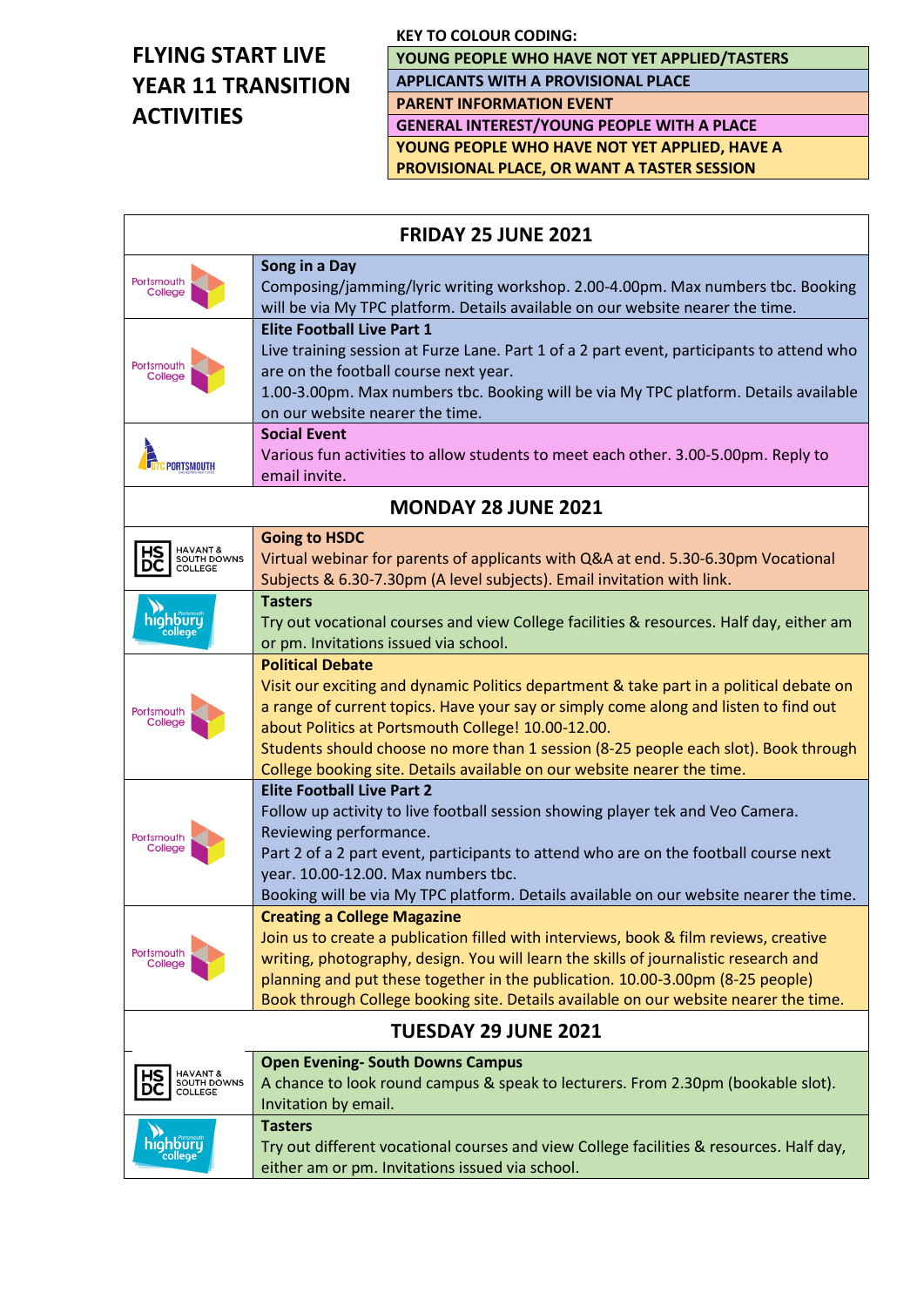# **FLYING START LIVE YEAR 11 TRANSITION ACTIVITIES**

**YOUNG PEOPLE WHO HAVE NOT YET APPLIED/TASTERS APPLICANTS WITH A PROVISIONAL PLACE**

**PARENT INFORMATION EVENT**

**GENERAL INTEREST/YOUNG PEOPLE WITH A PLACE YOUNG PEOPLE WHO HAVE NOT YET APPLIED, HAVE A PROVISIONAL PLACE, OR WANT A TASTER SESSION**

| <b>TUESDAY 29 JUNE 2021 (CONTINUED)</b>         |                                                                                                                                                                                                                                                                                                                                                                                                                                                                                                      |  |
|-------------------------------------------------|------------------------------------------------------------------------------------------------------------------------------------------------------------------------------------------------------------------------------------------------------------------------------------------------------------------------------------------------------------------------------------------------------------------------------------------------------------------------------------------------------|--|
| Portsmouth<br>College                           | <b>Mock Trial</b><br>A chance for students to visit our law department and take part in a mock trial. You<br>will be the jury and decide the verdict of guilty or not guilty after hearing an exciting<br>murder case! Learn about the law of murder and the courtroom and speak to some of<br>our existing students about what the course is really like. AM 10.00-12.00 or 2.00-4.00<br>(choose 1 only). Booking will be via My TPC platform. Details available on our website<br>nearer the time. |  |
| <b>WEDNESDAY 30 JUNE 2021</b>                   |                                                                                                                                                                                                                                                                                                                                                                                                                                                                                                      |  |
| HAVANT &<br>SOUTH DOWNS<br>DC<br><b>COLLEGE</b> | <b>Open Evening- Havant Campus</b><br>A chance to look round campus & speak to lecturers. From 2.30pm (bookable slot).<br>Invitation by email.                                                                                                                                                                                                                                                                                                                                                       |  |
| highbury<br>college                             | <b>Tasters</b><br>Try out different vocational courses and view College facilities & resources. Half day,<br>either am or pm. Invitations issued via school.                                                                                                                                                                                                                                                                                                                                         |  |
| Portsmouth<br>College                           | <b>Crime Scene/Miscarriages of Justice</b><br>A chance for students to look into what goes into a crime scene investigation. Second<br>part of the session will look at miscarriages of justice and reflect on the importance of<br>crime scene organisation and work carried out by the police, CPS and judiciary.<br>10.00-12.00 (8-20 people). Booking will be via My TPC platform. Details available on<br>our website nearer the time.                                                          |  |
| Portsmouth<br>College                           | <b>Dance Workshop</b><br>A chance to take part in a practical dance workshop. You will learn a<br>contemporary/jazz routine to music and be able to add some of your own<br>choreography. 2.00-4.00pm (8-20 people). Booking will be via My TPC platform.<br>Details available on our website nearer the time.                                                                                                                                                                                       |  |
|                                                 | <b>THURSDAY 1 JULY 2021</b>                                                                                                                                                                                                                                                                                                                                                                                                                                                                          |  |
| HAVANT &<br><b>SOUTH DOWNS</b><br>COLLEGE       | <b>Art &amp; Design Exhibition</b><br>This exhibition will showcase the amazing work from our current students across our<br>vocational art subjects and is an ideal opportunity for future HSDC students to view<br>the type of work they could be producing when we welcome them in September.<br>Check the website for details.                                                                                                                                                                   |  |
| highbury                                        | <b>Tasters</b><br>Try out different vocational courses and view College facilities & resources. Half day,<br>either am or pm. Invitations issued via school.                                                                                                                                                                                                                                                                                                                                         |  |
| Portsmouth<br>College                           | <b>Science and Maths - Fun Activities</b><br>Range of activities covering all science courses and maths. 10.00-12.00 & 1.30-3.00pm<br>(max 30). Booking will be via My TPC platform. Details available on our website nearer<br>the time.                                                                                                                                                                                                                                                            |  |
| <b>FRIDAY 2 JULY 2021</b>                       |                                                                                                                                                                                                                                                                                                                                                                                                                                                                                                      |  |
| highbury<br>college                             | <b>Tasters</b><br>An opportunity to try out different vocational courses and view College facilities &<br>resources. Half day, either am or pm.<br>Invitations issued via school.                                                                                                                                                                                                                                                                                                                    |  |
| Portsmouth<br>College                           | <b>Making a Zine - Art Taster Session</b><br>Making a zine. 10.00-12.00 (max 20). Booking will be via My TPC platform. Details<br>available on our website nearer the time.                                                                                                                                                                                                                                                                                                                          |  |